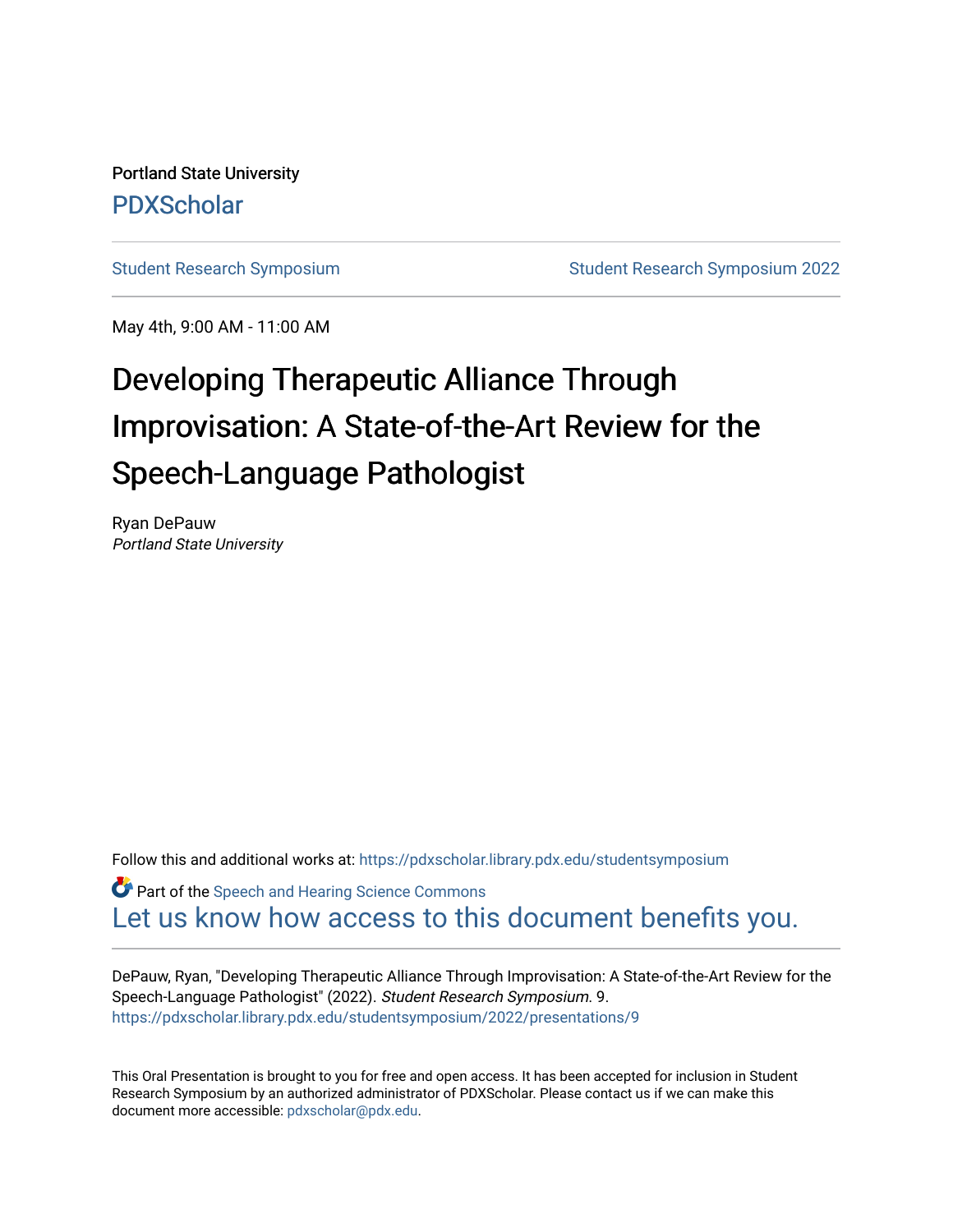Developing Therapeutic Alliance Through Improvisation: A State-of-the-Art Review for the Speech-Language Pathologist

Ryan DePauw, BS Graduate Student Clinician Speech and Hearing Sciences

**Mentors** 

Deanna Britton, PhD, CCC-SLP





Aaron Ziegler, PhD, CCC-SLP Student Research Symposium May 4, 2022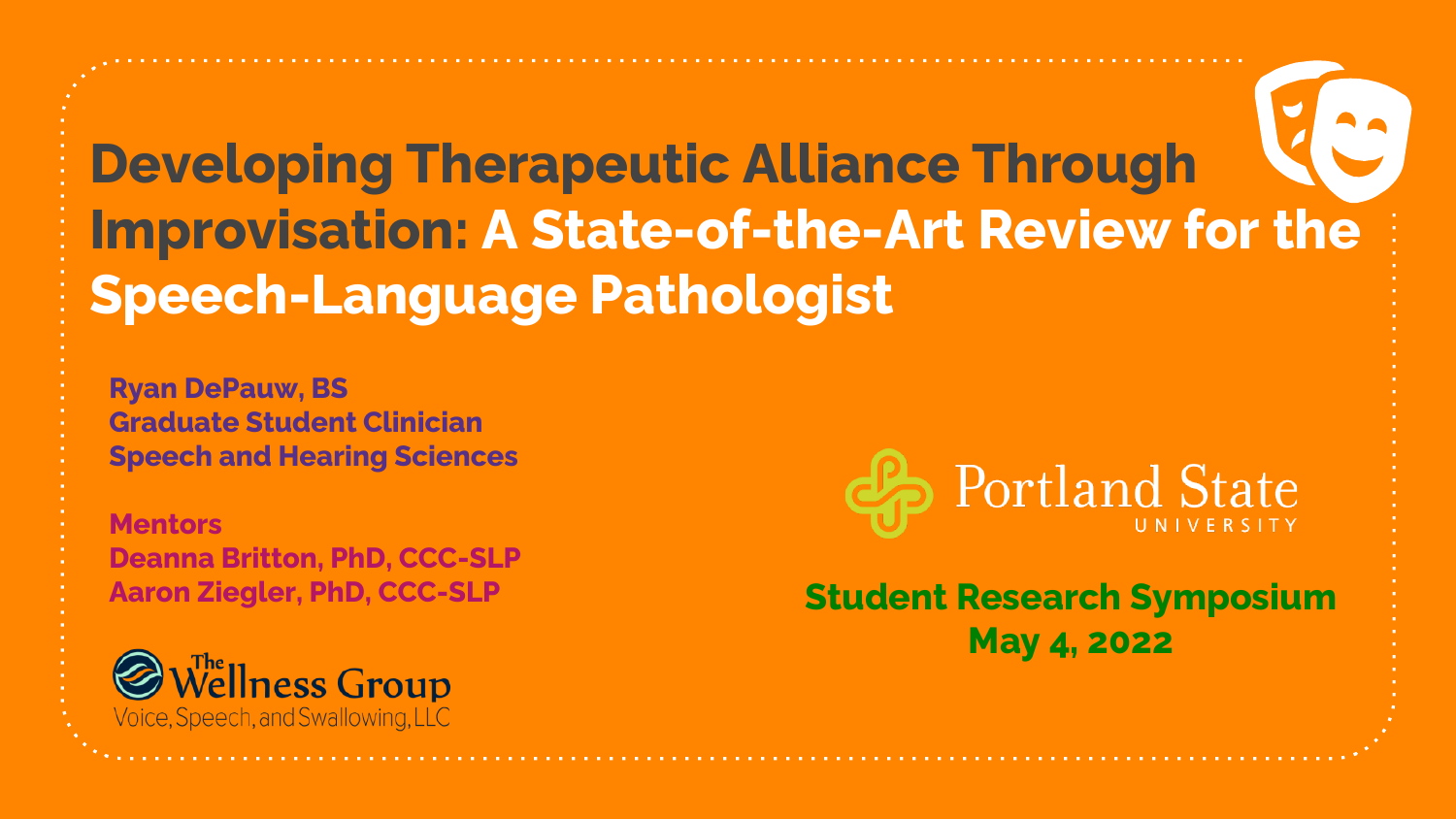# **Disclosures**

Ryan DePauw, BS Financial:

● None

Deanna Britton PhD, CCC SLP Financial:

- PSU Salary
- OHSU Salary
- Royalties from Medbridge Education, Plural Publishing and Pro-Ed, Inc.

Aaron Ziegler PhD, CCC SLP Financial:





● 2022 ASHA Invited Speaker

Non-Financial:

**Former Actor**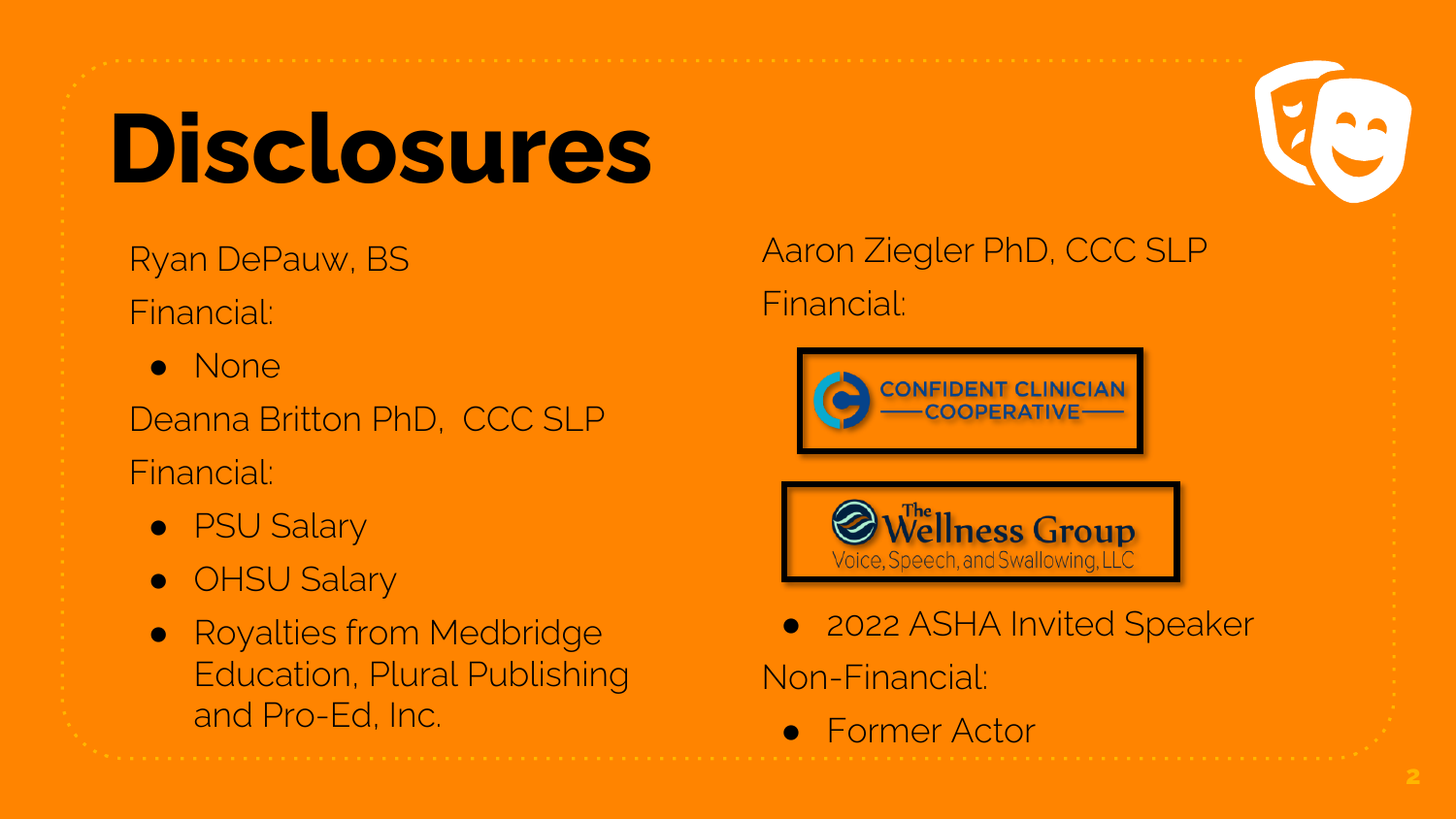### Study Objective



Examine the potential application and benefit of theatrical improvisation core principles and skills in healthcare generally and to the discipline of speech-language pathology as a tool for forging therapeutic alliance.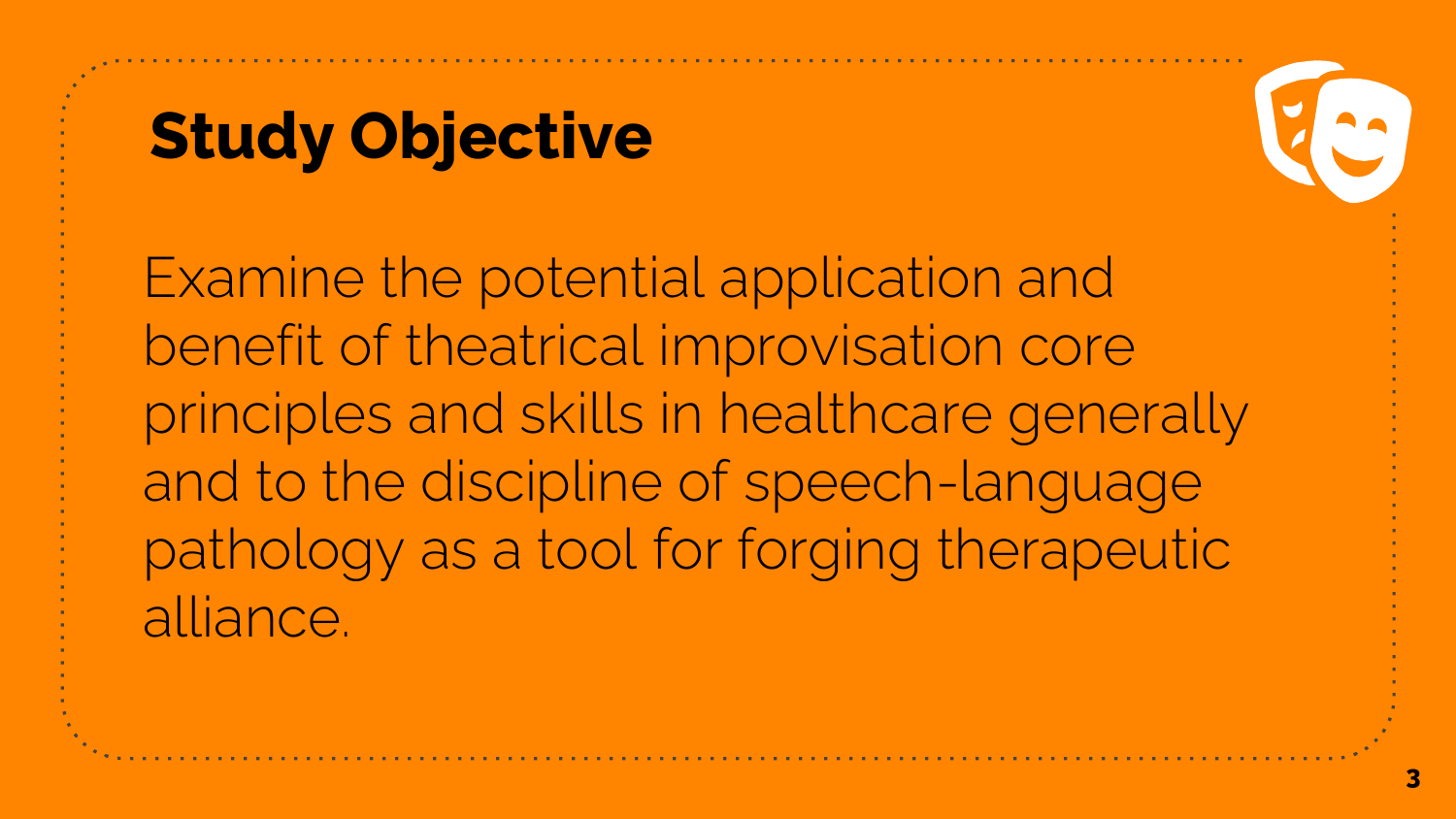### What is Speech-Language Pathology?

Field of rehabilitation where the practitioner, a speech-language pathologist, works to prevent, assess, diagnose, and treat speech, language, social-communication, cognitive-communication, voice, fluency, feeding and swallowing disorders in children and adults.

(American Speech-Language-Hearing Association. (2016). Scope of practice in speech-language pathology [Scope of Practice]. Available from www.asha.org/policy/) *Photo courtesy of author* 

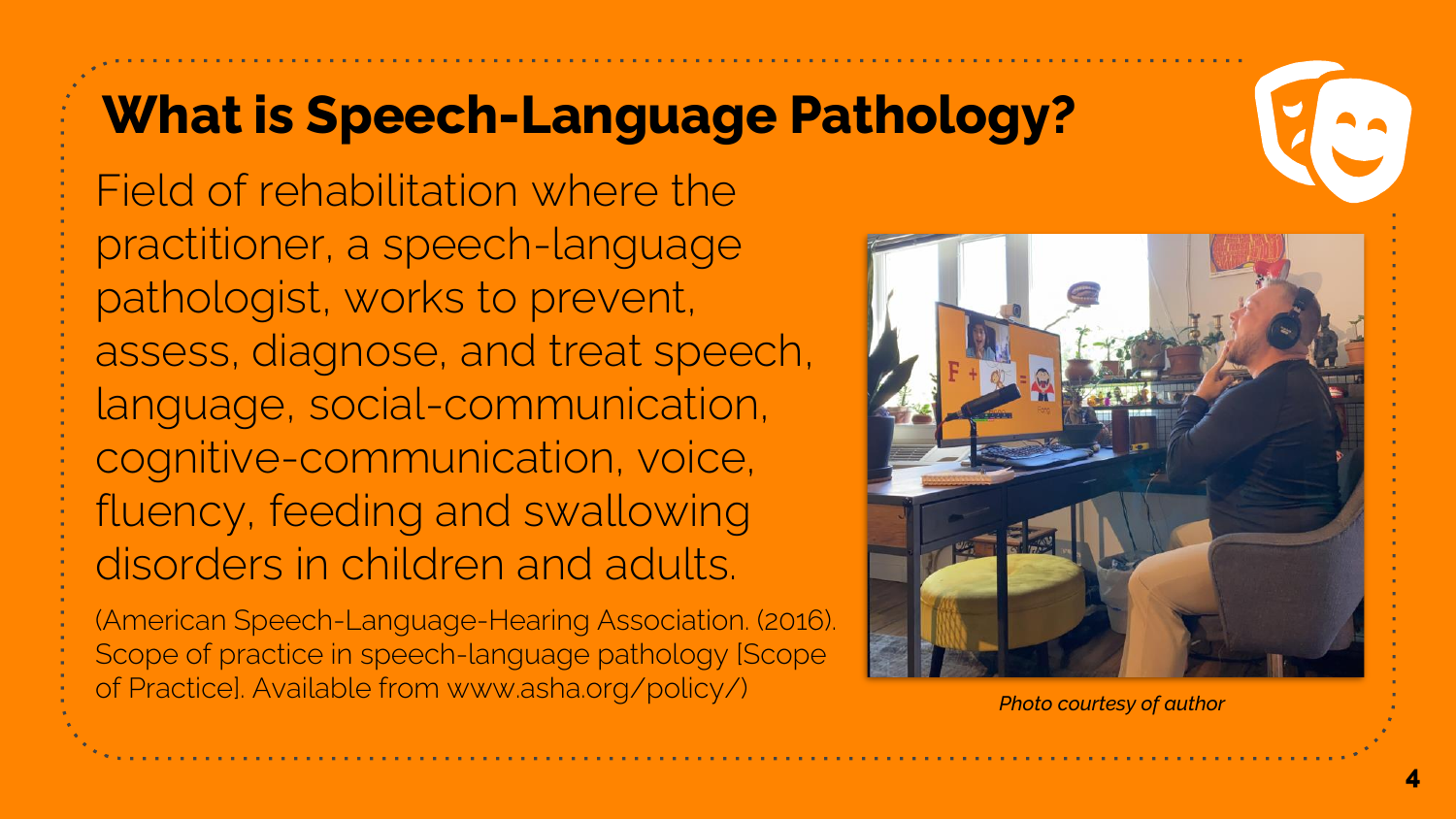### Therapeutic Alliance

- Dynamic element of intervention
- Affects treatment adherence
- Influences therapy outcomes
- Comprised of:
	- 1. Getting to know the person
	- 2. Developing shared therapy expectations
	- 3. Establishing role boundaries and goal ownership
	- 4. Effective responsiveness

*Clinically, therapists should engage in cognitive reflexivity to challenge personal biases* (Lawton et al., 2018)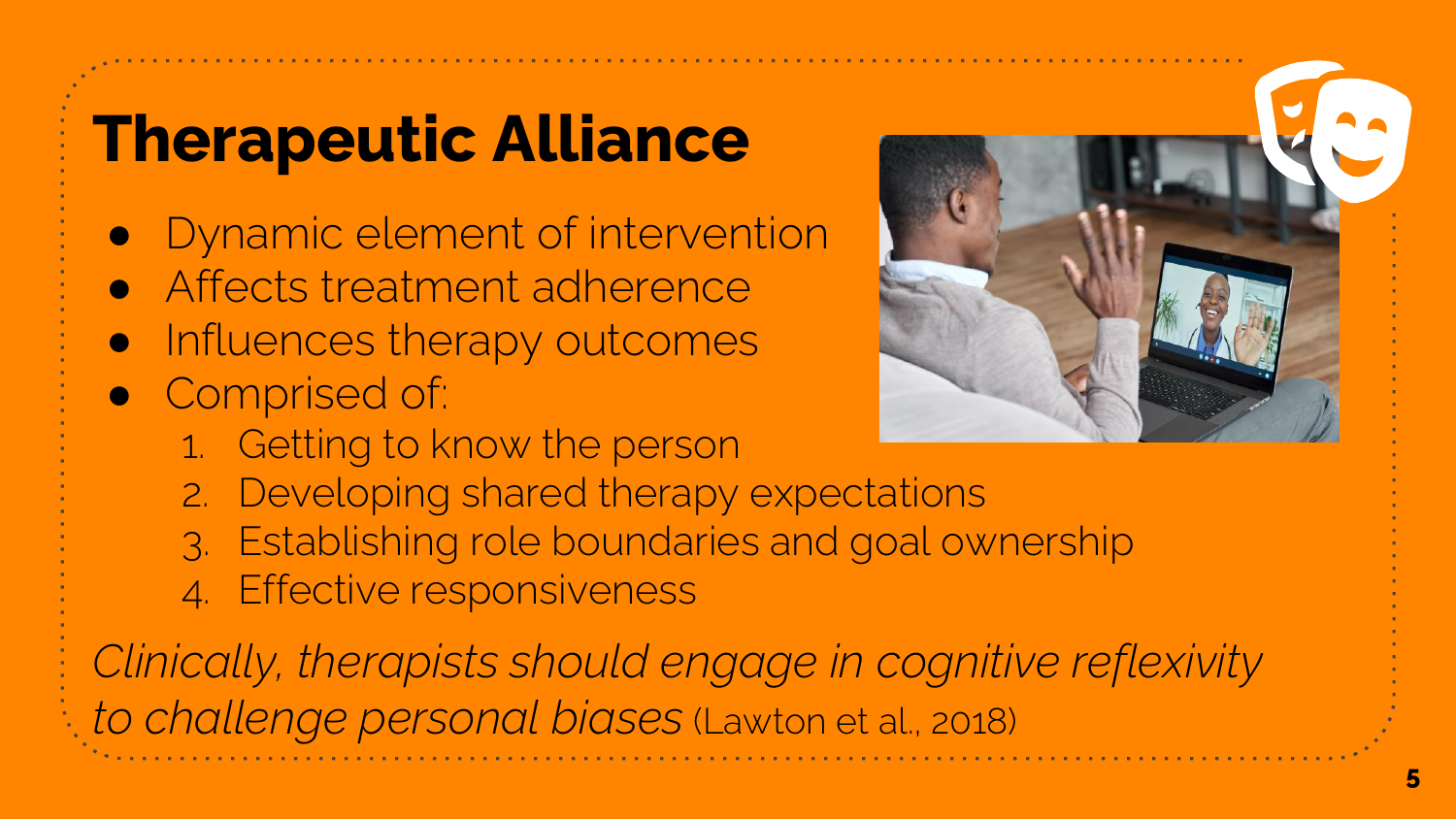# Theatrical Improvisation…

- Interactive and experiential learning
- Does not require "talent"
- Organic experience of environment and involvement with it on an *intellectual*, *physical*, and *intuitive* level.
- Comprised of 7 aspects of spontaneity
- Often taught in workshop form Orientation →Exercises of differing foci→Improv performance

*"Through spontaneity we are re-formed into ourselves."* Viola Spolin

(Spolin, 1999)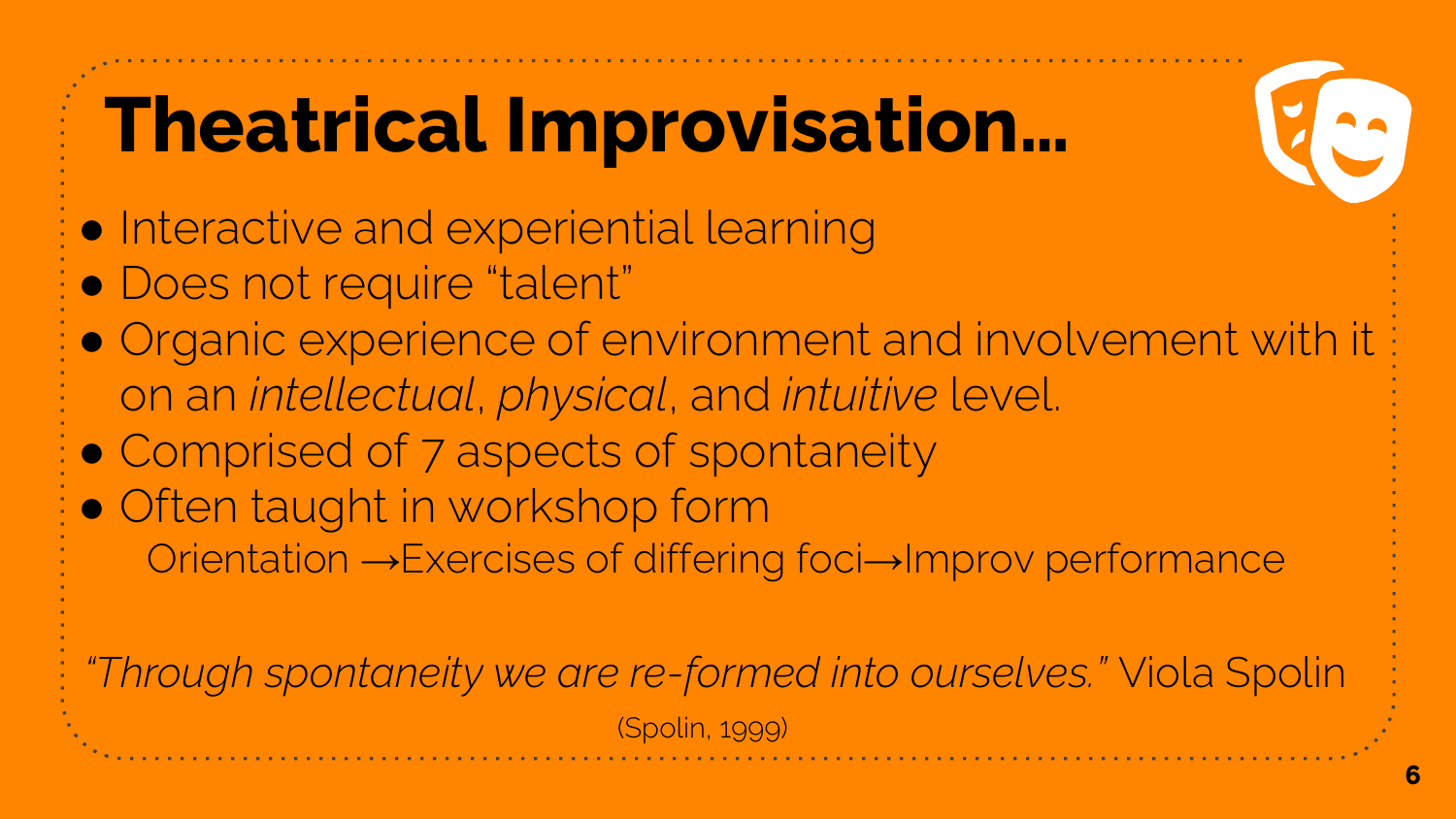## **Methods**

#### **Eligibility Criteria**

- Original research
- Academic Journal
- $\bullet$  English
- Medical Improv Intervention

#### **Selection Process**

- Utilized Prisma 2020 flowchart for systematic reviews
- *14 studies met criteria for full-text review and were included for qualitative analysis*

#### **Info Sources**

• 6 Academic Databases

#### **Search Strategy**

● **Terms:** "clinical (improv)isation,""medical (improv)isation," "applied (improv)isation,"

#### **Data Collection Process**

Utilized standardized data collection form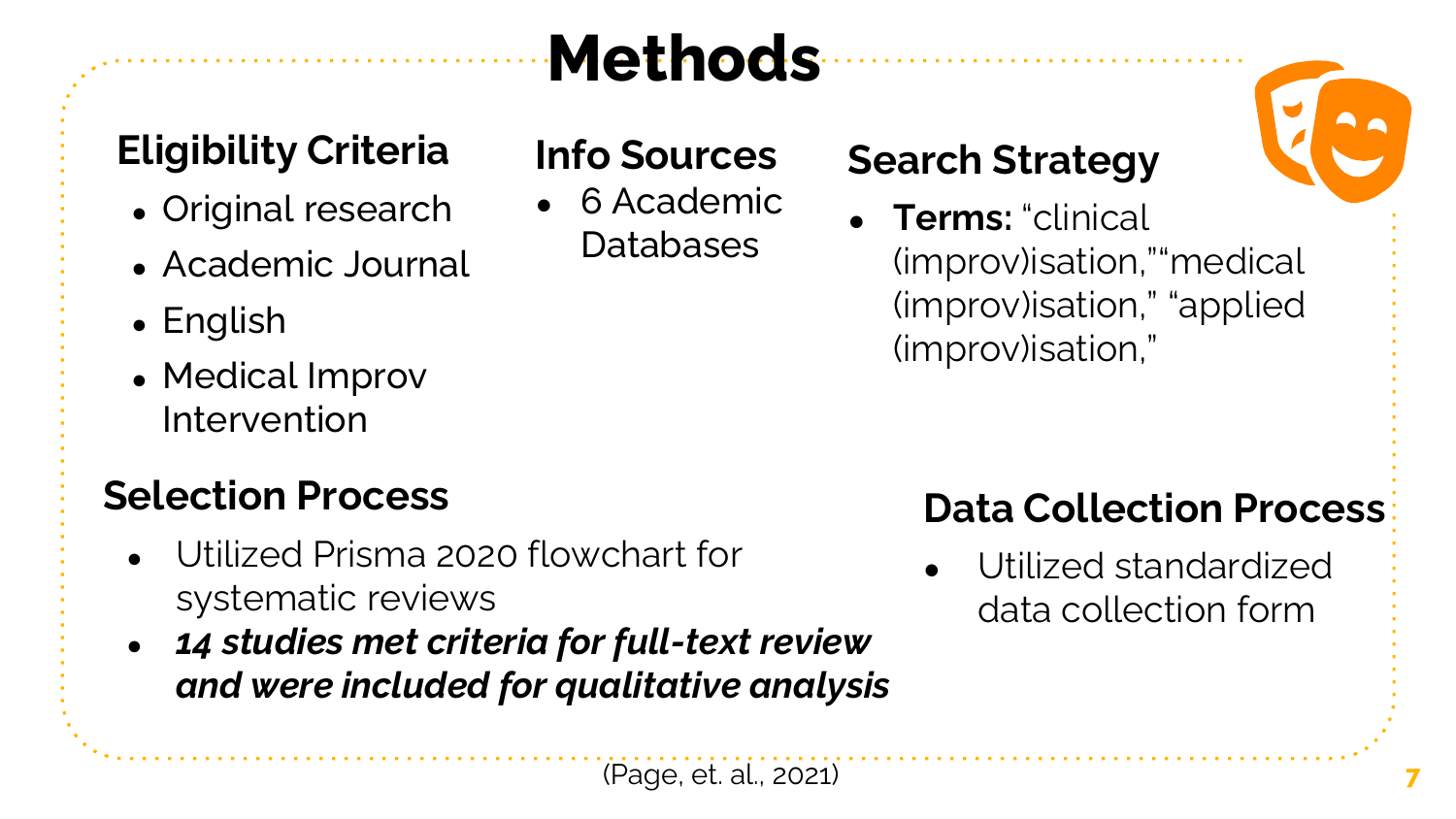## Results: Studies' Objectives



● **8 studies:** *to study the effect medical improvisation has on* 

*therapeutic presence and/or communication skills.*

- **4 Studies:** *Increase empathy/empathetic communication in medical students.*
- **1 study:** *to develop an instrument called the Empathy and Clarity Rating Scale for measuring communication elements used by doctors to test the effectiveness of medical improv.*
- **1 study:** *to provide medical educators with tools to teach communication concepts.*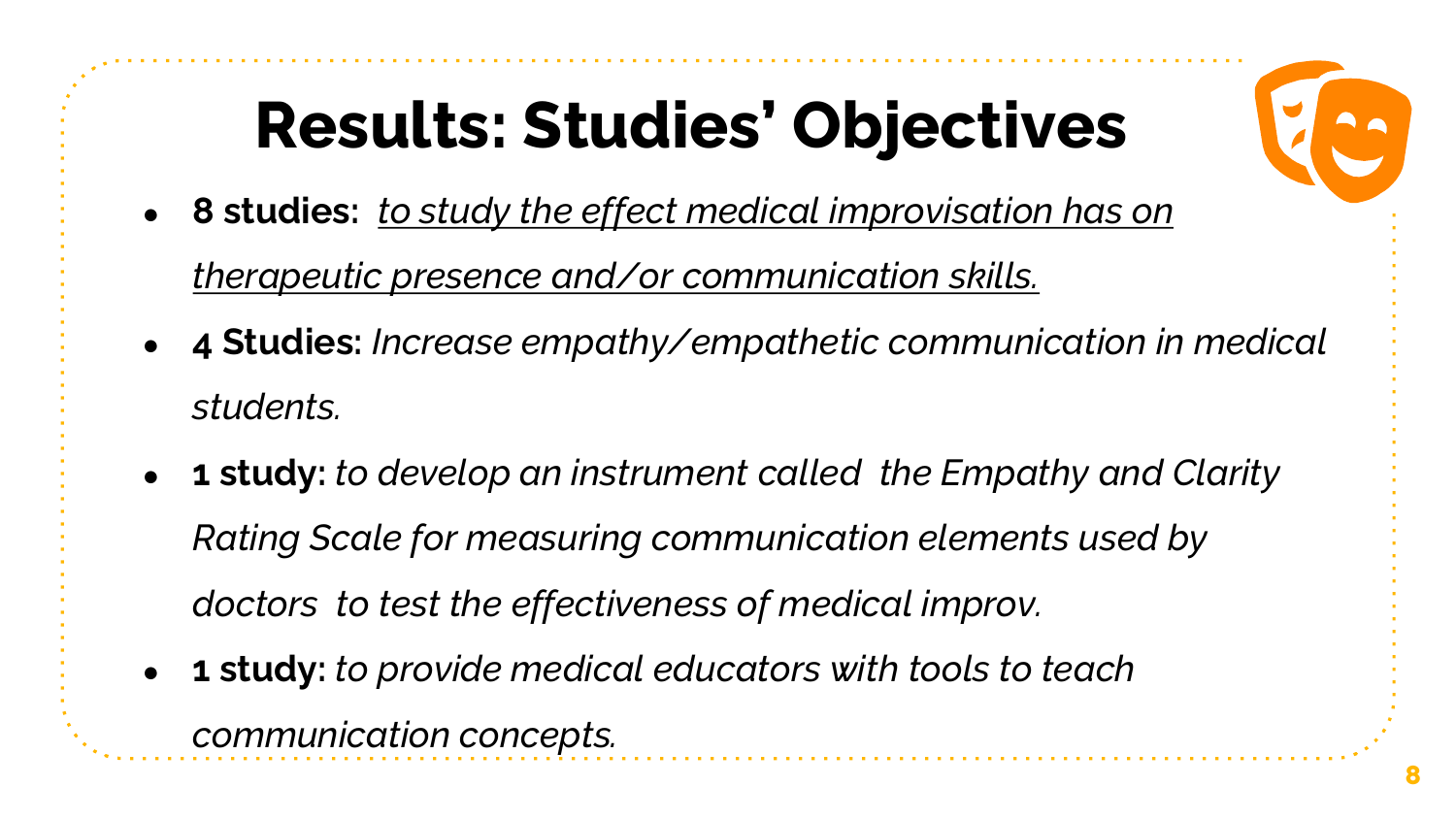

## Results: Target Population

#### **Intervention Populations**

Numbers of Studies Including these Populations by Level of Education



- Students: pre-residency medical (6), OT, nursing, psychotherapy, dental, pharmacy
- Medical Educators
- Attending Physicians
- Medical Trainees: Residents/Fellows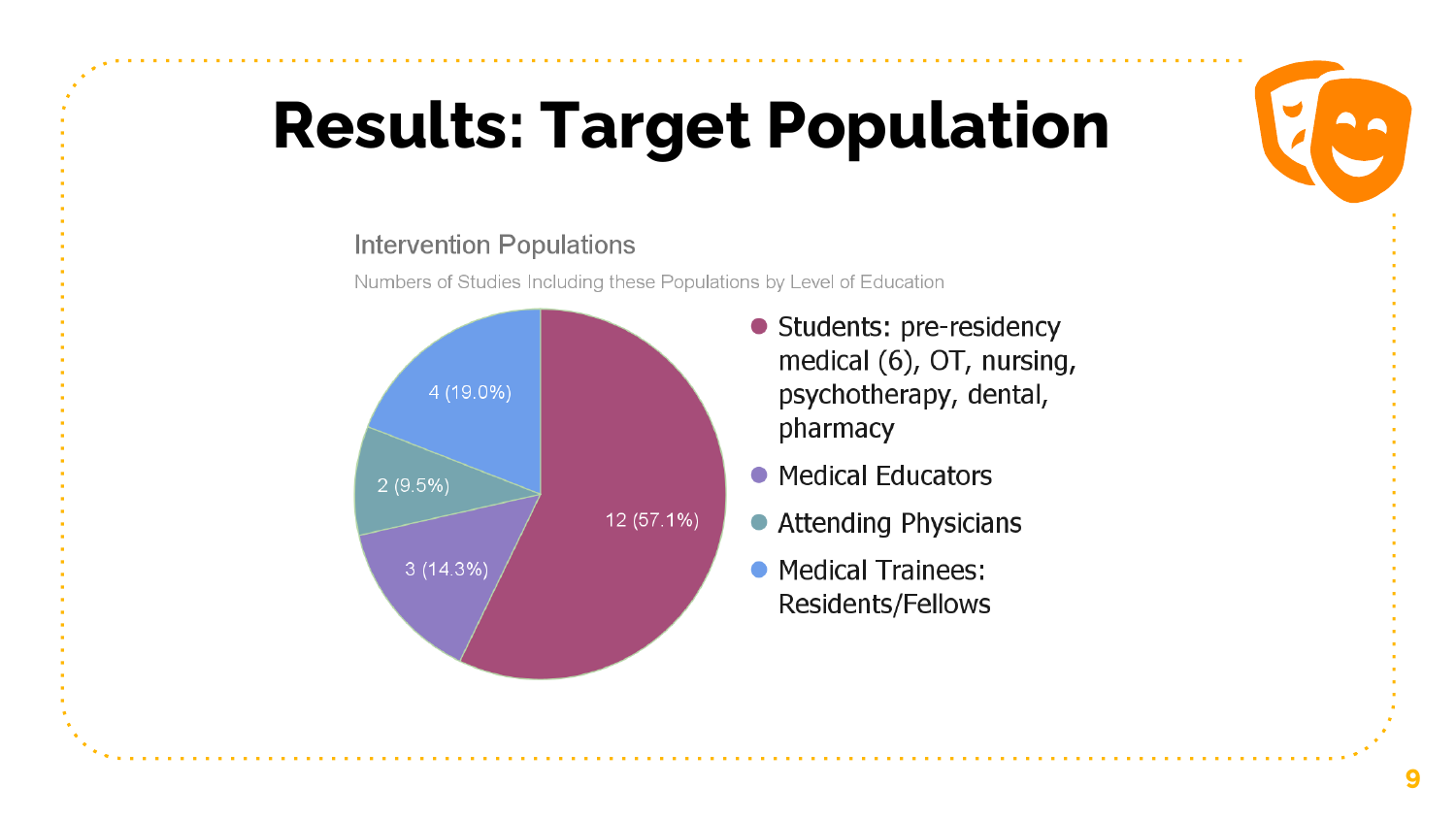### Results: Intervention Characteristics

#### Medical Improv Service Delivery



- Workshops (7 Studies)
- Focus Group (1 Study)
- University Courses (4 Studies)
- Built into larger courses (2 studies)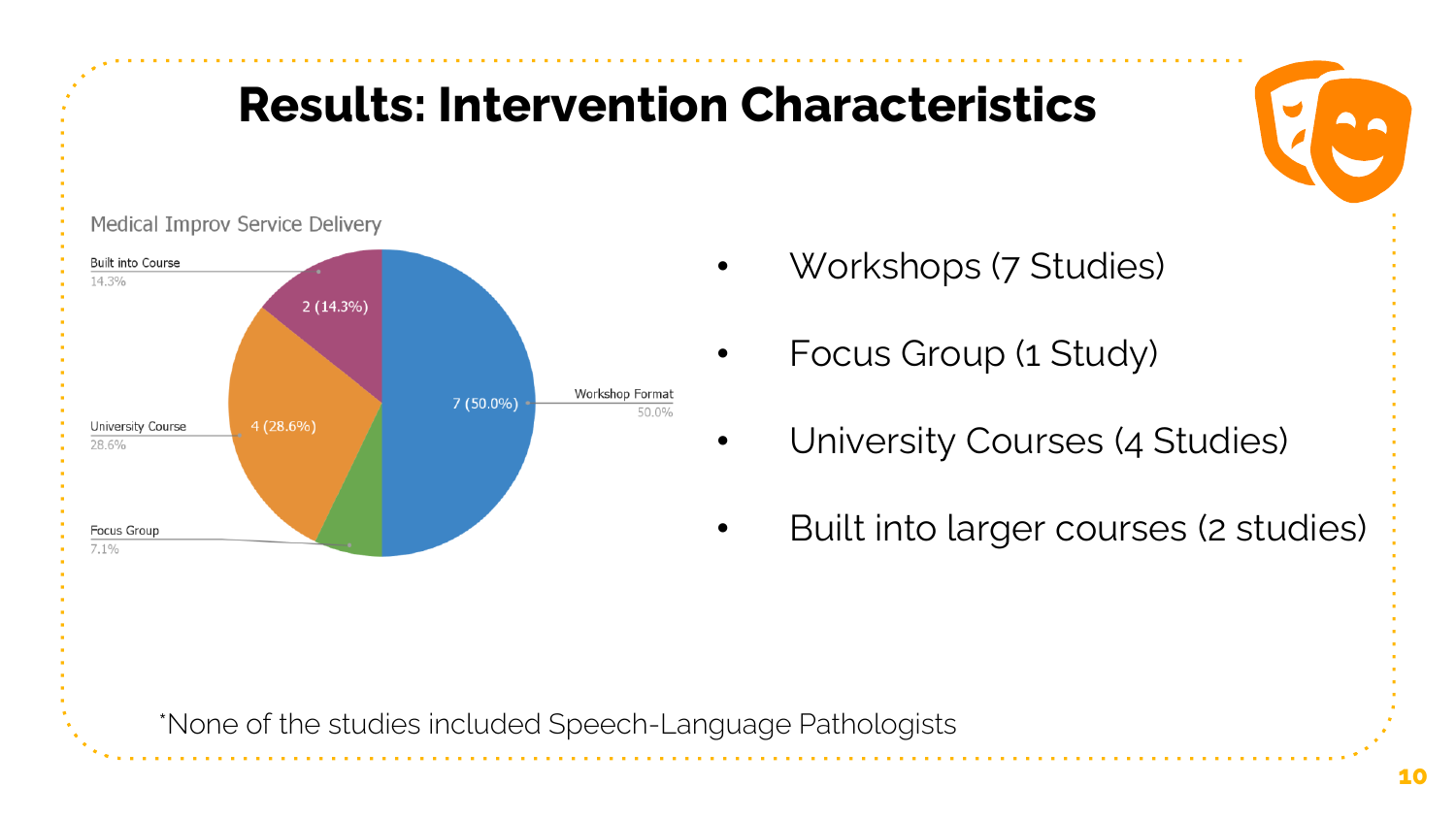### Results: Theatrical Improvisation Activities



- Rant<sup>\*</sup>
- **Headlines**
- But vs. And
- Mirroring<sup>\*</sup>
- Time-Traveler\*
- Ta-Da\*
- Drawing Game\*
- "Yes, and.."



**IMPROVISATION** 

- Late to work
- Hitchhiker
- Status Cards
- Gibberish Interview
- Frozen Picture
- Ball Toss
- 4-Headed Genius

#### \* most used games by doctors in practice in 3 month post-survey follow up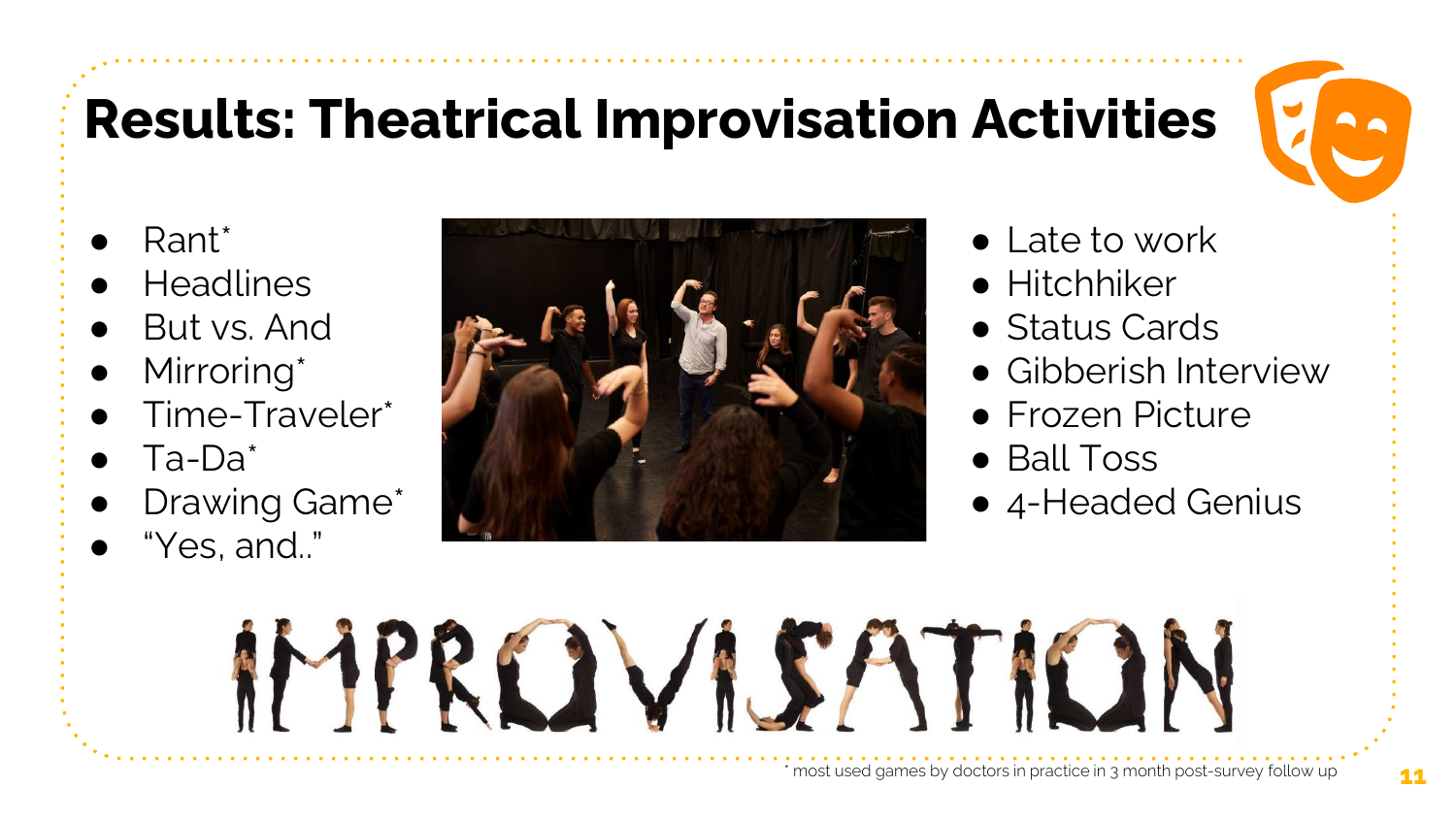

### Results: **Medical Improvisation** Goals

#### *To name a few….*

- Create challenging cases
- Stimulate reflective thinking
- Fostering relationships
- Provide/gather information
- Listen and watch intently
- Help patients make decisions and support emotions
- Understanding (patients') perspectives/emotions
- Communicating that understanding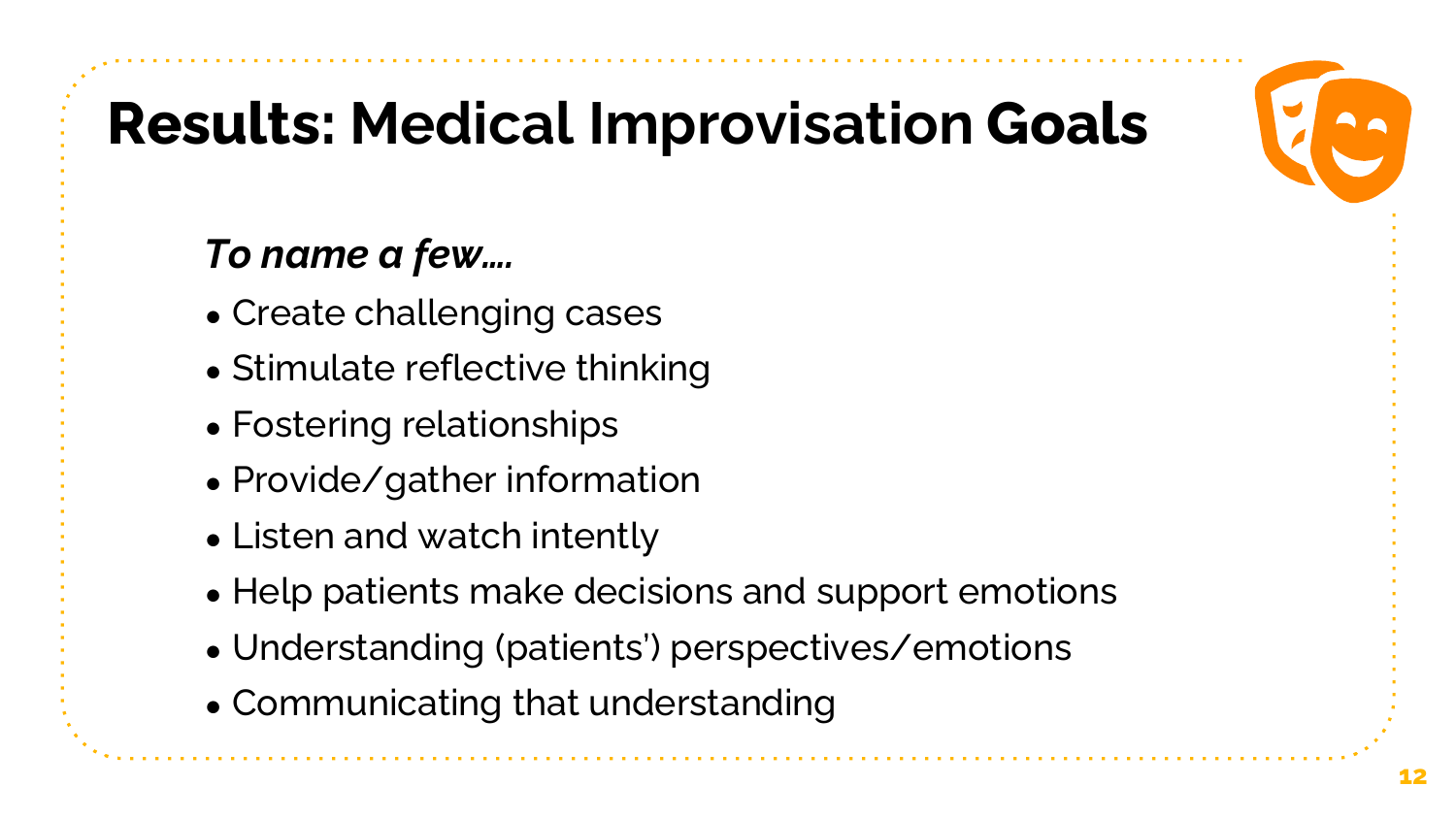#### **Results of the Individual Studies- Synthesis**

• More presence in therapy (includes active listening, more observant)+++++++ (7)

• Improved awareness of Emotions (including empathy) ++++++ (6)



Improved communication skills $++++$  (5)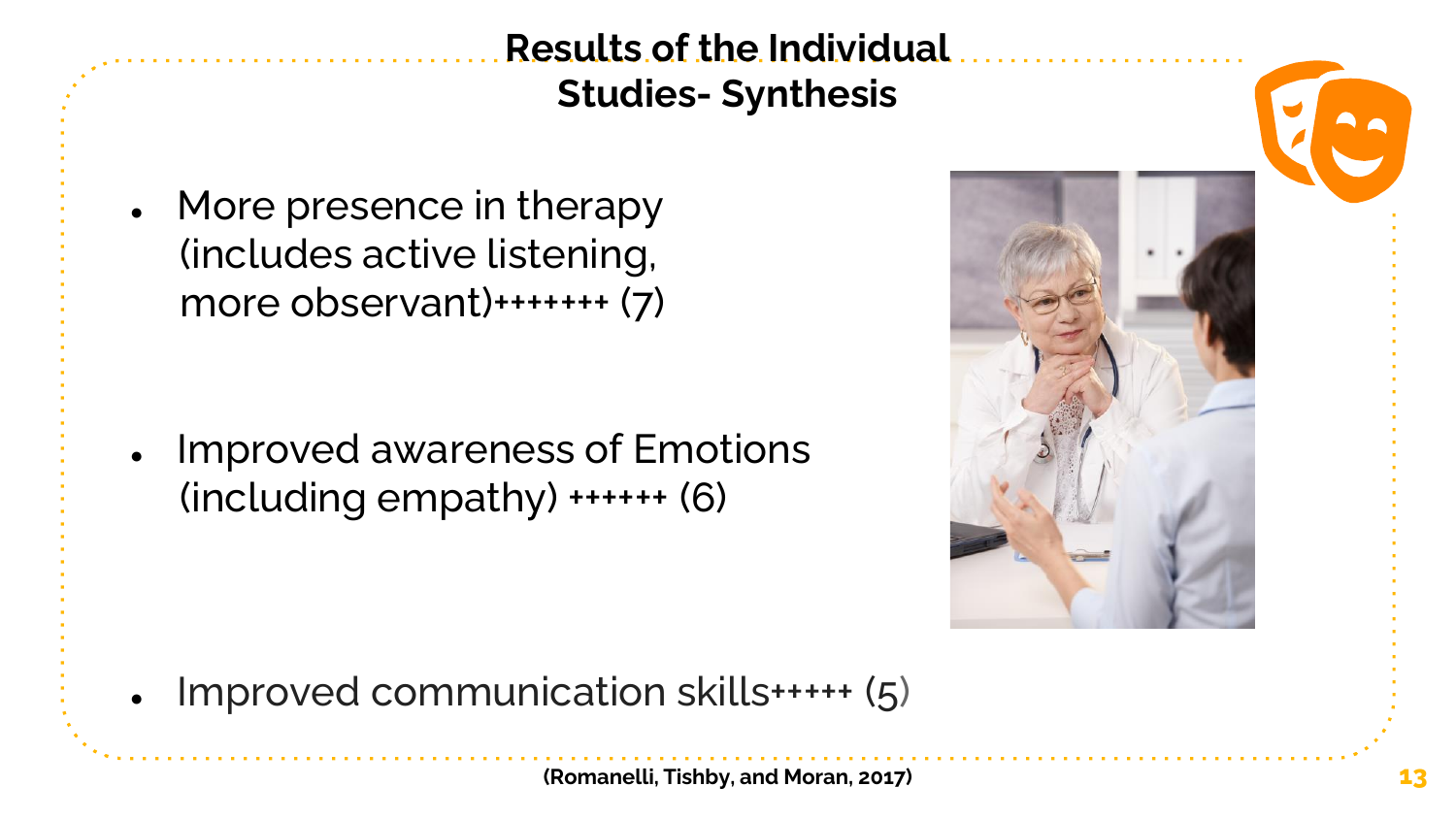## Clinical Implications



- Experiential learning in safe spaces carries over into real-world clinical experience.
- New avenues of collaboration and creativity.
- Deeper connection to intuition, allowing for stronger therapeutic bonds.
- Integration of active listening skills into therapy- more presence with patients and clients.
- Increased levels of animation, calmness, relaxation, personal qualitiesmakes patient feel more at ease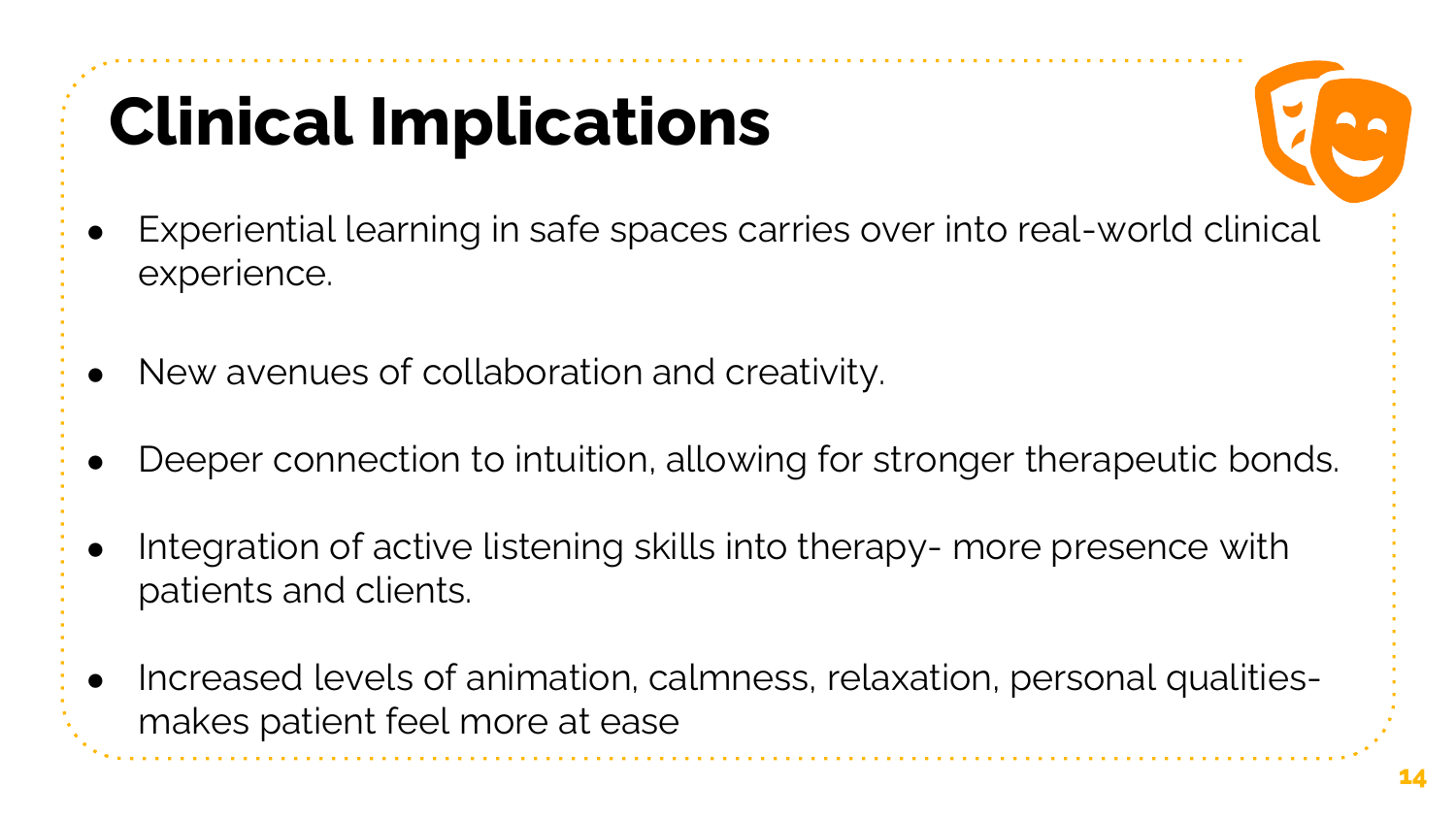# Proposed Integrated Solutions

Interactive and experiential workshops, courses, and trainings could be developed at all levels of training for speech language pathologists inperson and online or a combination thereof:

#### **Who?**

- Undergraduate/Post-Bac students
- Graduate Level Clinicians
- Licensed SLPs

#### **What?**

Use improv exercises that worked for other healthcare professionals such as Rant and/or Mirroring to target skills garnered from the studies that relate to the field of Speech-Language Pathology.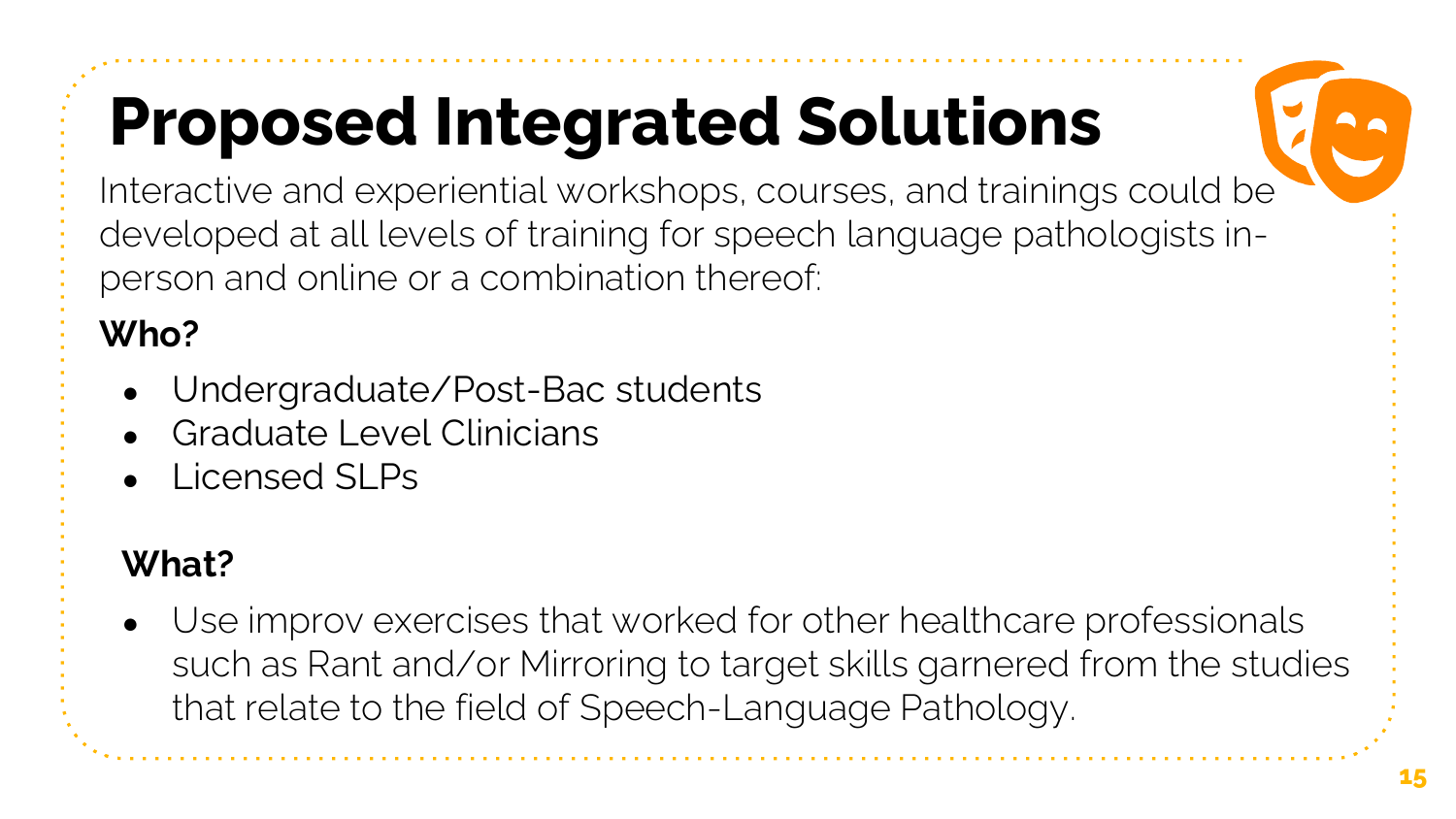### Conclusions



- Therapeutic Skills categories in which showed highest proportion of self-reported qualitative data included *more presence in therapy*, *improved awareness of emotion*, and *improved communication skills.*
- Therapeutic Alliance is an integral aspect of treatment and may benefit from the core elements improvisation such as games, role playing, and playing to an audience.
- Based on these studies, medical improvisation for speech-language pathologists may be a valuable tool to sharpen clinical skills and forge therapeutic alliance.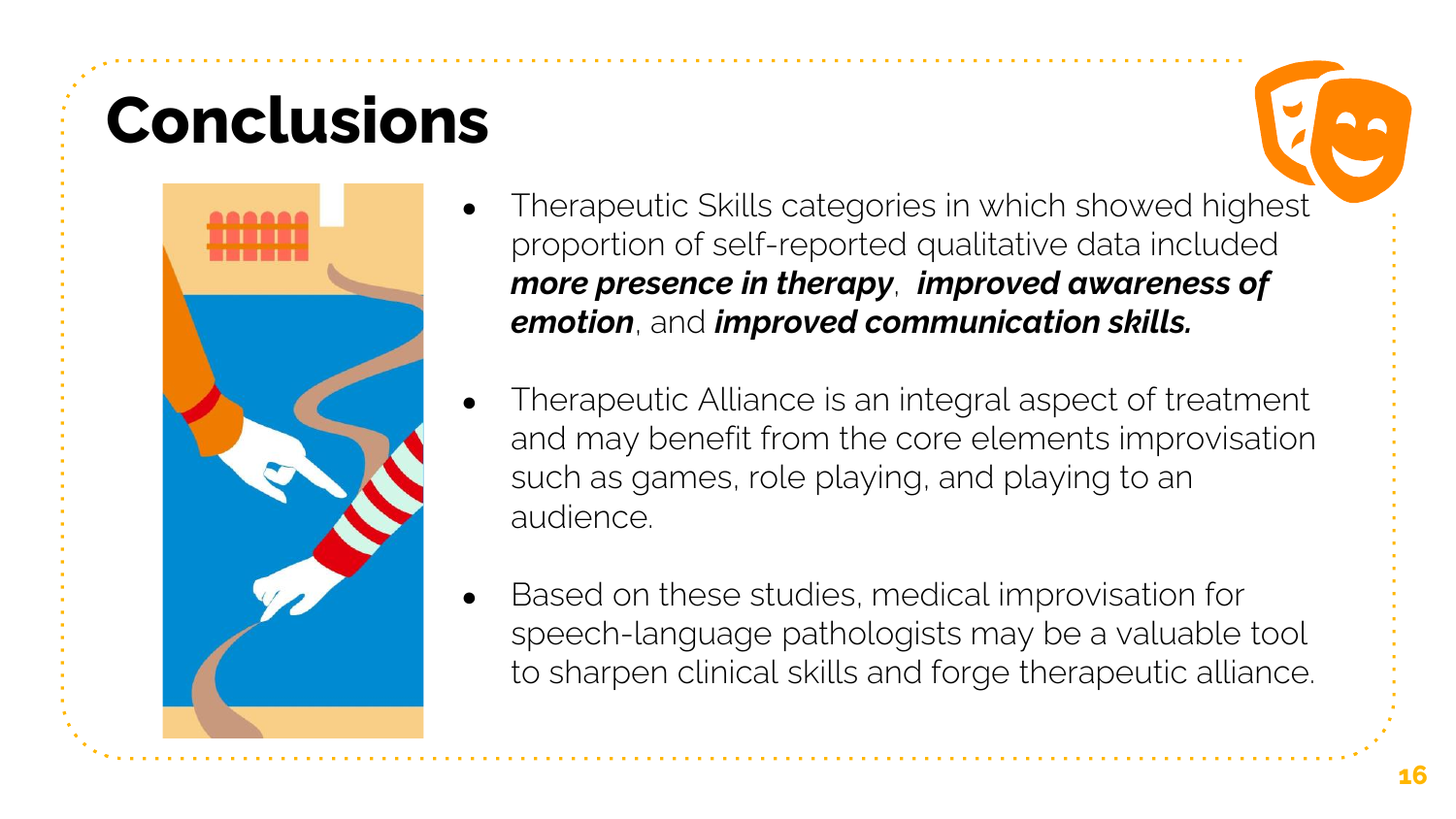#### References

- Cai, Fei, Merima Ruhotina, Melissa Bowler, Elisabeth Howard, Phinnara Has, Gary N. Frishman, and Kyle Wohlrab. "Can I Get a Suggestion? Medical Improv as a Tool for Empathy Training in Obstetrics and Gynecology Residents." *Journal of Graduate Medical Education* 11, no. 5 (October 1, 2019): 597–600.
- Donovan, Erin E., Laura E. Brown, Sharon K. Rush, Mackenzie R. Greenwell, Billy Table, Yaguang Zhu, and Kyle D. Kearns. "An Applied Improvisational Pharmacy Communication Workshop Implemented During Orientation for First-Year Pharmacy Students." *American Journal of Pharmaceutical Education* 84, no. 1 (January 1, 2020): 7250.
- Elati (Photographer). An abstract banner with childhood and family support theme. Two hands drawing a road to their home. [Photograph], Retrieved April 23, 2022, from: [https://www.shutterstock.com/image-vector/abstract-banner-childhood-family](https://www.shutterstock.com/image-vector/abstract-banner-childhood-family-support-theme-1969899616)support-theme-1969899616.
- Fessell, David, Erin McKean, Heather Wagenschutz, Michael Cole, Sally A. Santen, Robert Cermak, Katie Zurales, et al. "Medical Improvisation Training for All Medical Students: 3-Year Experience." *Medical Science Educator* 30, no. 1 (March 1, 2020): 87–90.
- Hobson, Wendy L., Krista Hoffmann-Longtin, Sana Loue, Linda M. Love, Howard Y. Liu, Christine M. Power, and Susan M. Pollart. "Active Learning on Center Stage: Theater as a Tool for Medical Education." *MedEdPORTAL, The Journal of Teaching and Learning Resources,* January 30, 2019, 10801.
- Kaplan-Liss, Evonne, Valeri Lantz-Gefroh, Elizabeth Bass, Deirdre Killebrew, Nicholas M. Ponzio, Christine Savi, and Christine O'Connell. "Teaching Medical Students to Communicate With Empathy and Clarity Using Improvisation." *Academic Medicine* 93, no. 3 (March 1, 2018): 440–43.
- Krusen, Nancy E. "Improvisation as an Adaptive Strategy for Occupational Therapy Practice." *Occupational Therapy In Health Care* 26, no. 1 (January 1, 2012): 64–73.
- Kukora, Stephanie K., Brittany Batell, Rachel Umoren, Megan M. Gray, Nithin Ravi, Christopher Thompson, and Brian J. Zikmund-Fisher. "Hilariously Bad News: Medical Improv as a Novel Approach to Teach Communication Skills for Bad News Disclosure." *Academic Pediatrics* 20, no. 6 (August 1, 2020): 879–81.
- Lawton, Michelle, Karen Sage, Gillian Haddock, Paul Conroy, and Laura Serrant. "Speech and Language Therapists' Perspectives of Therapeutic Alliance Construction and Maintenance in Aphasia Rehabilitation Post‐stroke." *International Journal of Language & Communication Disorders* 53, no. 3(May 2018): 550–63.
- Monkey Business Images. Teacher With Male And Female Drama Students At Performing Arts School In Studio Improvisation Class. [Photograph], Retrieved April 23, 2022, from: https://www.shutterstock.com/image-photo/teacher-male-female-dramastudents-performing-1332840641.